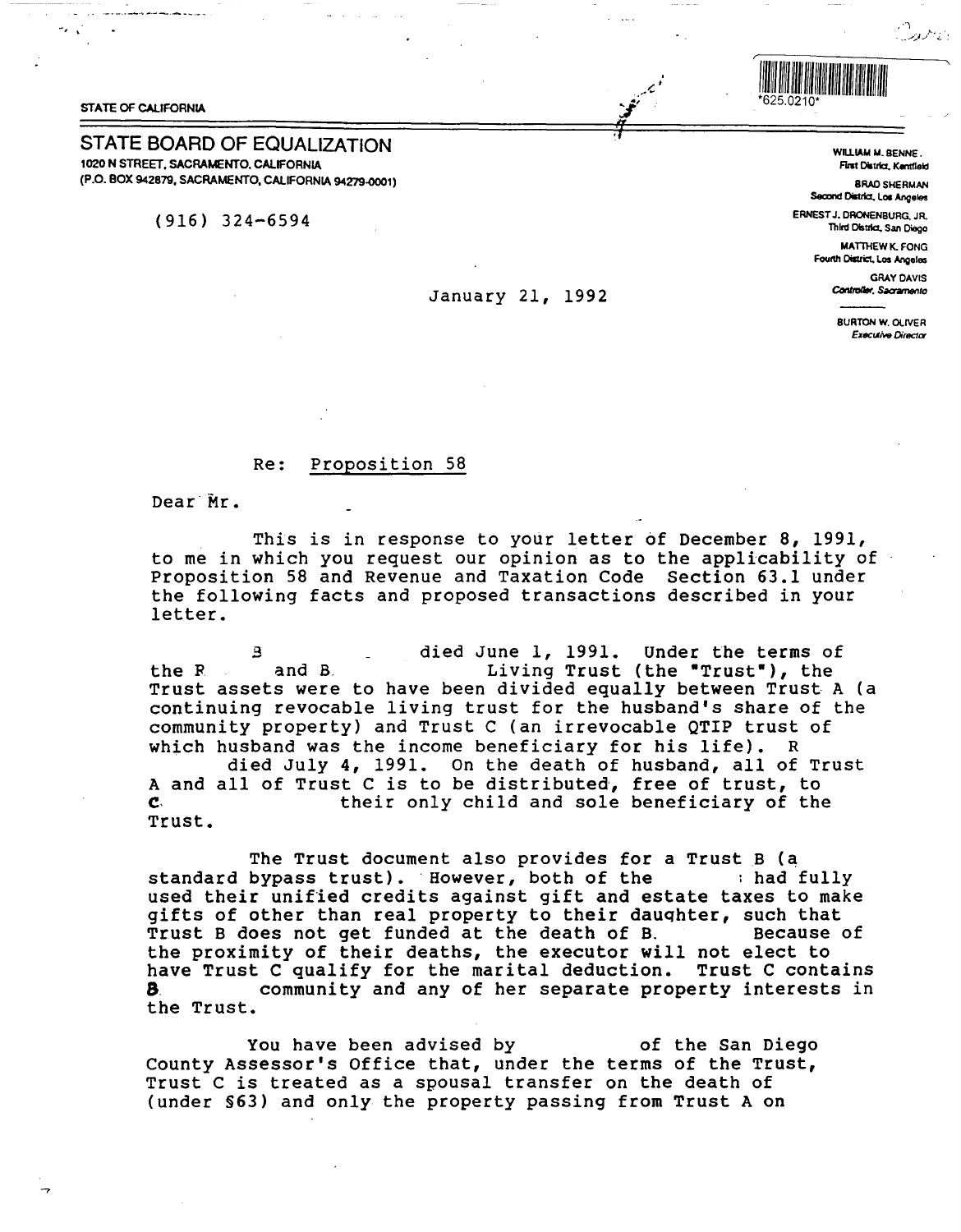

death is eligible for the \$1.0 million exclusion under section 63.1. Such being the position of the County Assessor,<br>you asked Ms. C whether, if the executor of the estate of whether, if the executor of the estate of makes a disclaimer of his interest in all real property in Trust C (or all of Trust C) in accordance with Probate Code section 277(b), the half of the real property<br>passing to Trust C on  $\beta$  death would thereby qualify as passing to Trust C on **9** degree to C and the extending passed from **9** degree to C for purposes of section 63 .1.

After discussing this question with her supervisor, Ms. <sup>c</sup>informed you that it is the position of the San Diego County Assessor that the disclaimer would not permit the real property passing from  $B$  to  $C$  through Trust C to qualify under through Trust C to qualify under section 63.1.

After reading your letter, it was not clear to me why the assessor was taking the position that only the property<br>passing from Trust A on  $\mathcal{R}$  death would be eligible for the passing from Trust A on  $R$ \$1 million exclusion. I called the Assessor's office to find out and was advised by Mr.  $Q<sup>i</sup>$  that such conclusion was and was advised by Mr. based on a letter I had written to the San Diego County Assessor dated May 21, 1991, a copy of which is enclosed.

In that letter, we concluded that the \$1 million exclusion was available with respect to the bypass trust as well as the trust containing the surviving spouse's share of the community property as ·1ong as the surviving spouse did not have a general power of appointment over the principal of the bypass trust. We concluded on page 4 that the power to invade principal by the trustee did not constitute a general power of appointment in the surviving spouse over the Trust B principal because the surviving spouse was not the trustee and because the trust specifically prohibited any trustee who was also a beneficiary from invading trust principal for his own benefit.

Mr. Q apparently concluded that since the surviving spouse in your case was a trustee and since the trust did not specifically prohibit invasion of trust principal by a trustee who was also a beneficiary, the surviving spouse must have a general power of appointment over the assets of Trust C because of the following language found in Article III(E)(2):

> If at any time the surviving Trustor is in need of funds for his or her reasonable support or maintenance, the Trustee shall pay to or apply for the use or benefit of the surviving Trustor such amounts of the principal of Trust c, up to the whole thereof, as is required therefor;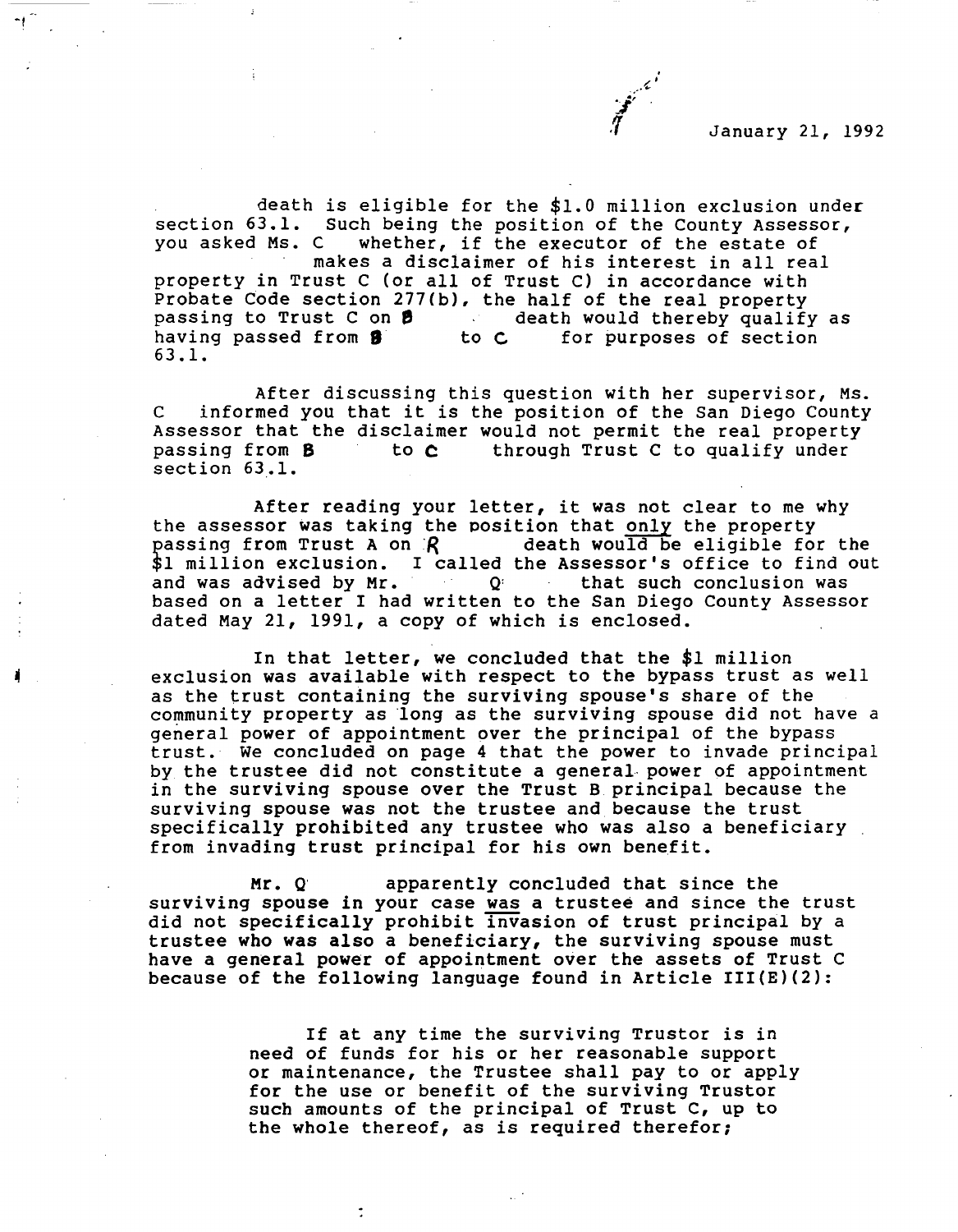

January 21, 1992

provided, however, that the Trustee shall not make any distribution from Trust C under this provision until Trust A has been exhausted.

Civil Code section 1381.2 defines general and special powers of appointment as follows:

> (a) A power of appointment is "general" only to the extent that it is exercisable in favor of the donee, his estate, his creditors, or creditors of his estate, whether or not it is exercisable in favor of others.

> (b) A power to consume, invade, or appropriate property for the benefit of a person or persons in discharge of the donee's obligation of support which is limited by an ascertainable standard relating to their health, education, support, or maintenance is not a general power of appointment.

> (c) A power exercisable by the donee only in conjunction with a person having a substantial interest in the appointive property which is adverse to the exercise of the power in favor of the donee, his estate, his creditors, and creditors of his estate is not a general power.

(d) All powers of appointment which are not "general" are "special".

(e) A power of appointment may be general as to some appointive property or an interest in or a specific portion of appointive property and be special as to other appointive property.

Under Civil Code section 1381.1(b), "donee" means the person to whom a power of appointment is given or in whose favor a power is reserved.

Internal Revenue Code section 2041 contains similar definitions of powers of appointment for purposes of federal estate tax.

Article V(G) of the Trust provides, in effect, that and C shall act as co-trustees on the death of the first spouse unless either is unable or unwilling to act.